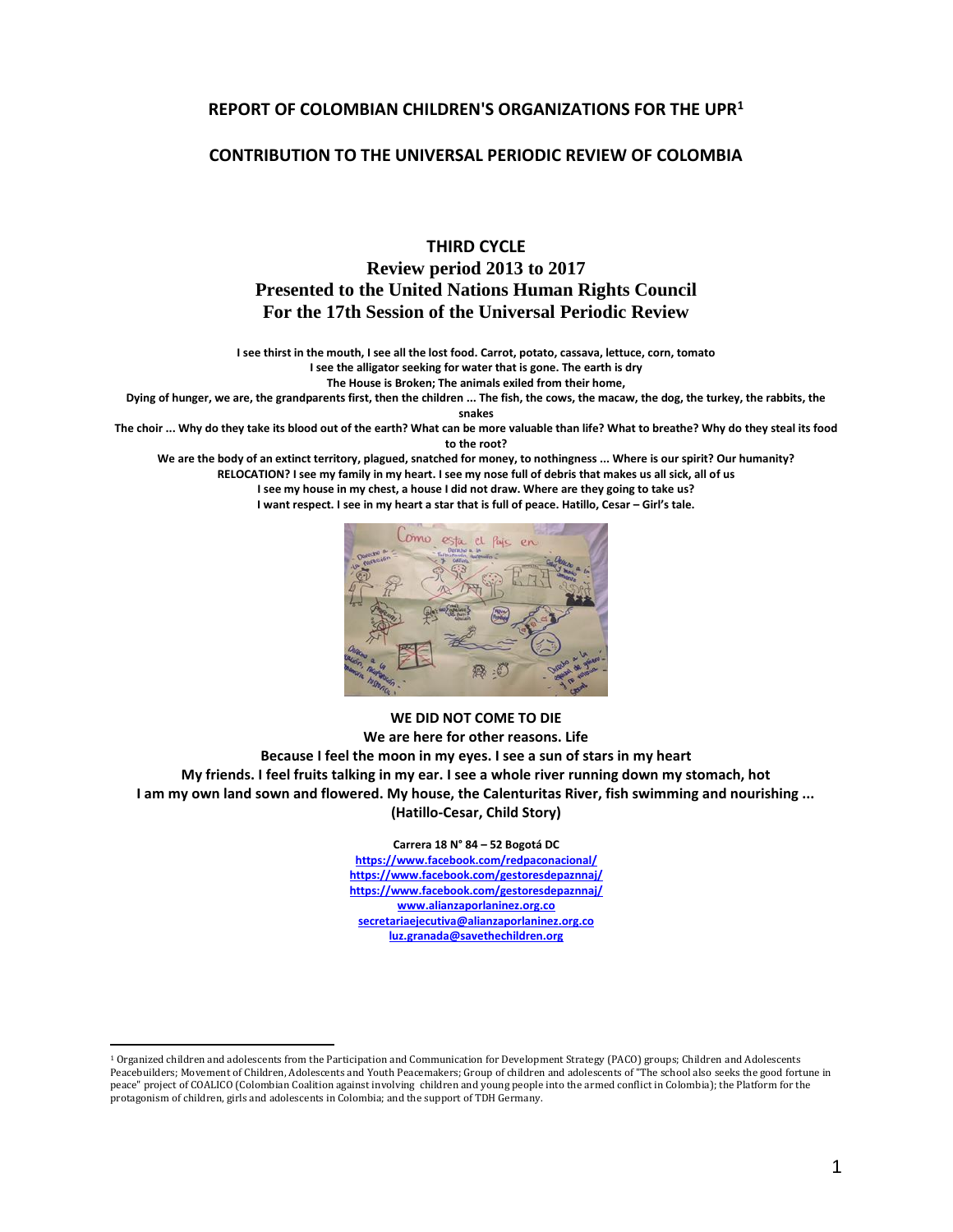## **I. INTRODUCTION**

- 1. With the support provided by the **Alliance for Colombian Children<sup>2</sup>** along with **COALICO<sup>3</sup>** , children and adolescents from different organizations, we decided to unite to tell from our visions and thoughts our reality regarding the fulfilment of our rights in Colombia.
- 2. It was so that organized children and adolescents from the Participation and Communication for Development Strategy (PACO) group; Children and Adolescents Peacebuilders; Movement of Children, Adolescents and Youth Peacemakers; Group of children and adolescents of "The school also seeks the good fortune in peace" project of COALICO (Colombian Coalition against involving children and young people into the armed conflict in Colombia); the Platform for the protagonism of children, girls and adolescents in Colombia; and the support of TDH Germany, we met form September 16 to 17, 2017, to present our ideas and knowledge about the situation of children in the country from our reality.
- 3. The goal of these days was that, through our eyes, we could express what the country is currently living regarding the issues of children's rights, showing the reality from the remote regions in rural and urban areas to those people currently under the State´s protection system.
- 4. For two days, we participated and expressed -through drawings, dialogues and group workour reflections and recommendations about how the Colombian State should work to enforce our rights.
- 5. We hope that these ideas will be received by the international bodies whom develop the exercise of the universal periodic report<sup>4</sup> of human rights, and that they should be taken into consideration for the recommendations that will be made to the Colombian State in reference to its work in the fulfilment of our rights in the future.

## **II. ¿HOW DID WE COME OUT WITH OUR REPORT?**

5. With the technical support of COALICO, TDH Germany and the Colombian Children's Alliance<sup>5</sup> and various organized groups of children and adolescents<sup>6</sup>, we conducted a joint workshop with children between 9 and 17 years old representing different municipalities and cities such as Guapi, Buenaventura, Tumaco, Bogotá, Soacha, Medellín, Cartagena, Montes de María, Cali, Buenos Aires, Cesar, Lerma and Bolívar, to listen to us, to know other realities and to

l <sup>2</sup> With several of its allied organizations that directly support organizational processes for children and adolescents: Save the Children, World Vision, Plan International and Children's Villages (SOS).

<sup>3</sup> (Colombian Coalition against involving children and young people into the armed conflict in Colombia)

 $4$  UPR

<sup>5</sup> particularly its organizations that directly supported organizational processes with children such as Save the Children, Plan International, World Vision and Children´s Villages (SOS) of Colombia.

<sup>6</sup> Such as Participation an d Communication Strategies (PACO), Children and Adolescents, Peace Builders, National Movement of Children, Adolescents and Youth, Peacemakers, Children and Adolescents form the project "The school also seeks good fortune in the peace " group of the COALICO, the Platform for the protagonism of children and adolescents in Colombia.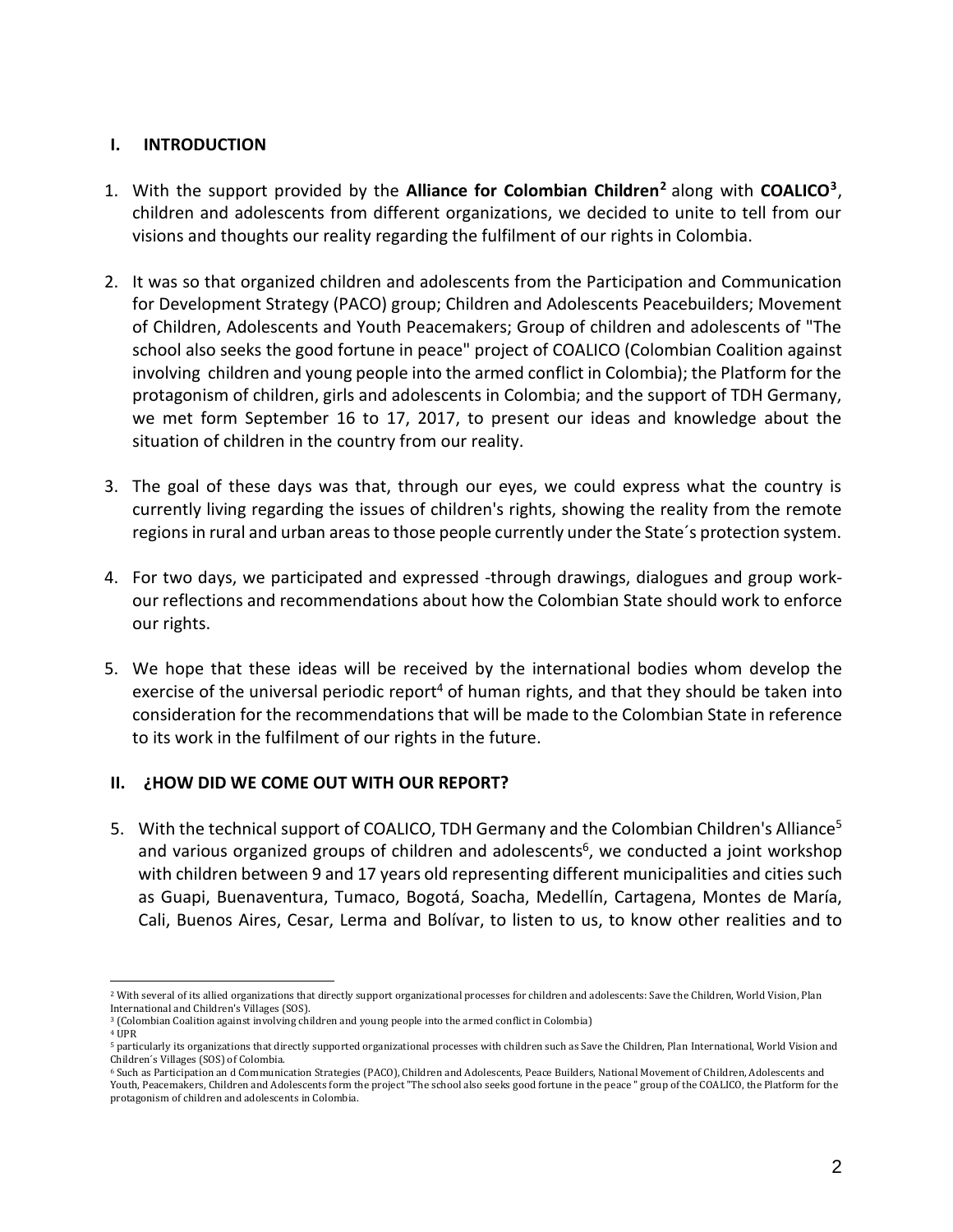unite our ideas before the guarantee and respect of our rights. All this, to present our own report to the UPR process.

6. Thus, we shared the results of the national workshop with other groups once we came back to our cities, in order to enrich the results and review them. Each group, again, made some comments and gathered the information to consolidate the report that we present below.

## **III. REVISION OF PRIORIZED RIGHTS**

| Devechos humanos de ninos, ninos y adolescento<br>1) Devectio a la edocación Devectio a la vecreación y cultura y<br>3) Devecto a la protección - Bueri troito<br>4) Camdad de género y vio - Observo a la formular<br>1) Violencia Sexual.<br>5) Participación, libertad de - Mo vincolarión de nunos, nunas y adolescerto.<br>Expression y No discussionation | 8 |
|-----------------------------------------------------------------------------------------------------------------------------------------------------------------------------------------------------------------------------------------------------------------------------------------------------------------------------------------------------------------|---|
|-----------------------------------------------------------------------------------------------------------------------------------------------------------------------------------------------------------------------------------------------------------------------------------------------------------------------------------------------------------------|---|

**a. Right to participation, freedom of expression and non-discrimination.** Articles 12, 13, 14, 15, 17 Children´s Rights Convention.

#### *a.* **What is happening in our regions?**

l

7. The support for effective participation is insufficient because, although there are evidences of some local participation spaces such as the Children and Adolescents Participation Table, the resources and management from the local public administrations is not prioritized; which means that although the spaces are installed, they finally do not work because they don´t have the resources, or the political will to happen. The installation of the spaces is done as a mere fulfilment of a requirement, but not because there is a real commitment to support its operation from the public administrations<sup>7</sup>.

<sup>7</sup> These scenarios that should be taken into account for public decision-making processes considering the voice of children and adolescents, although they may exist, are only for the proposals to be heard, but in the final political decisions that affect us, they are not taken into account, for they still have the thought that -because we are children- we do not know what we really want.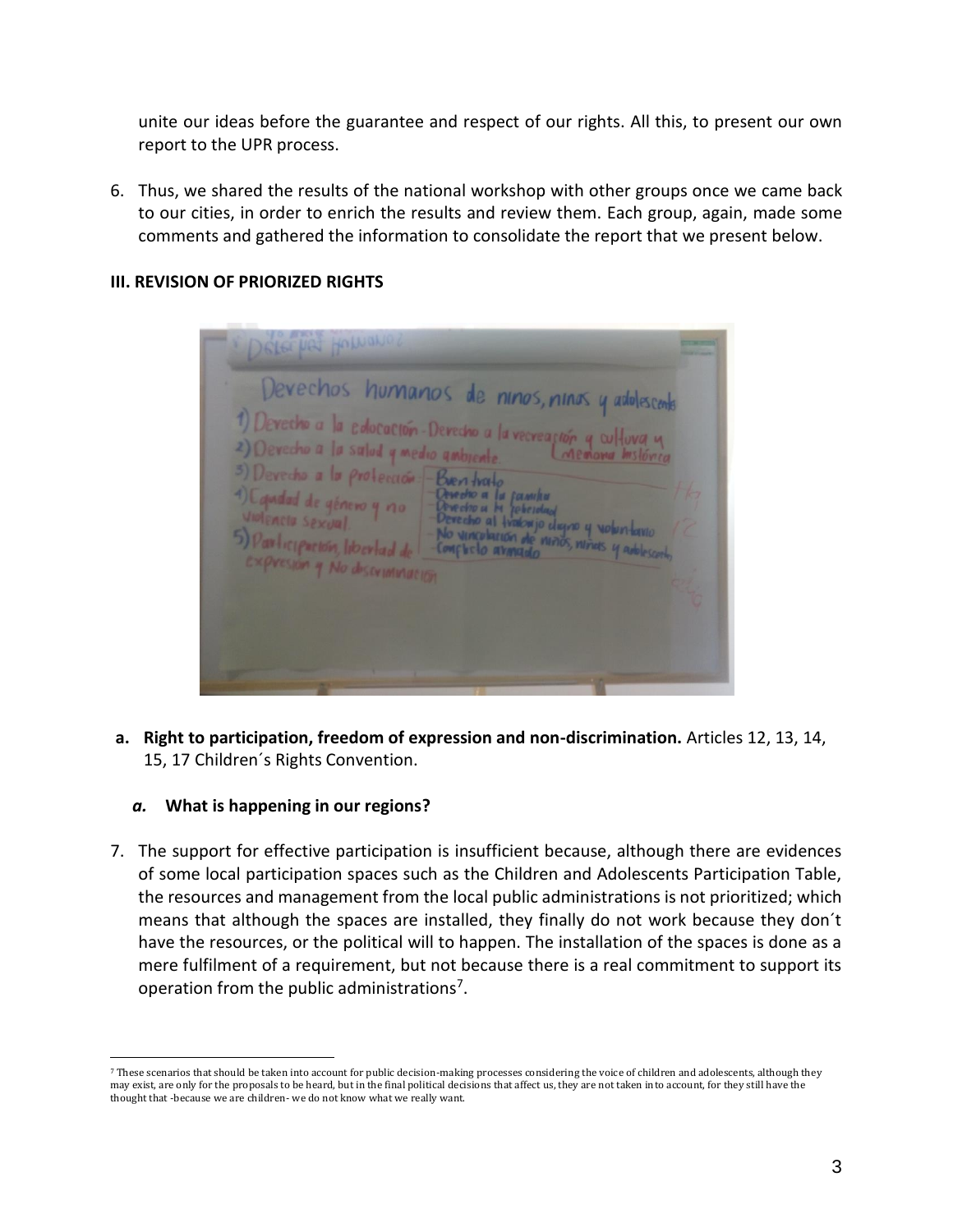- 8. The family scenario, promotes discrimination, since it does not recognize the views of children as important. Likewise, different behaviours are seen according to gender. Discrimination is evidenced by the vocabulary used to name things.
- 9. The right of freedom of expression is violated in the communities, because the difference is not recognized, and for those who leave the norm, the spaces of participation are denied. To dress or to have a different sexual orientation is punished with rejection, mockery and discrimination.
- 10. Freedom of expression is violated by illegal armed groups who take over the territory; in urban areas they impose invisible borders and prevent the free development of everyday actions. Today, after the FARC-EP entered the peace process, new gangs and criminal groups have appeared who impose a curfew in some territories, mainly rural areas.
- 11. In municipalities such as Buenaventura<sup>8</sup> and Guapi<sup>9</sup> there are no adequate spaces for recreation or sport. The spaces available, are usually occupied by PAS<sup>10</sup> consumers or gangs<sup>11</sup>, or are in a serious state of deterioration. Likewise, in rural areas there are no spaces intended for sports, recreation or cultural activities for children $^{12}$ .
- 12. The few existing recreational spaces in urban and rural areas are not being inclusive, since they do not consider special conditions for children with disabilities, this happens throughout the country.
- 13. In the municipality of Guapi<sup>13</sup> there are but a few spaces and those are not promoted by the State, there is lack support and accompaniment to develop cultural projects like music, dance, theatre, poetry, among others; in the rural area there are no spaces and projects to recover the culture are not promoted.
- 14. In Tumaco<sup>14</sup>, cultural projects are carried out but they are promoted by non-governmental entities or independent individuals, and the cultural heritage is being lost due to the negligence of the State and the loss of interest of children into whom, self-appreciation, is not cultivated.
- 15. Poverty is generating displacement of peasant families to the city to improve their quality of life, thus losing the culture of rural areas. Similarly, south of the departments of Cesar and Bolívar, coal mining companies and multinational biofuels ones, cause displacement, breaking their cultural traditions and forcing them to assume new patterns of life that are not their own.
- 16. We face a problematic of territorial uprooting first, which then with the new customs, makes us to lose the importance of our native languages, causing little by little their disappearance and with them, any kind of cultural tradition.
- 17. The territories that were hardest hit by the armed conflict, mainly in rural areas, lost their cultural traditions, their cultural spaces of meeting, narrative traditions with grandparents, and grandmothers were also lost, since collective or meeting spaces were over by fear and intimidation.

<sup>8</sup> Department of Cauca Valley

<sup>9</sup> Department of Cauca.

<sup>10</sup> Psycho Active Substances.

<sup>&</sup>lt;sup>11</sup> This happens particularly in Buenaventura, Tumaco, Bogotá and Medellín.

<sup>12</sup> Guapi, Buenaventura and Bolivar rural area. i. In addition, there are no suitable implements, instruments or materials for practicing sports, nor does the municipality have adequate resources or proper attention to do so.

<sup>13</sup> Department of Cauca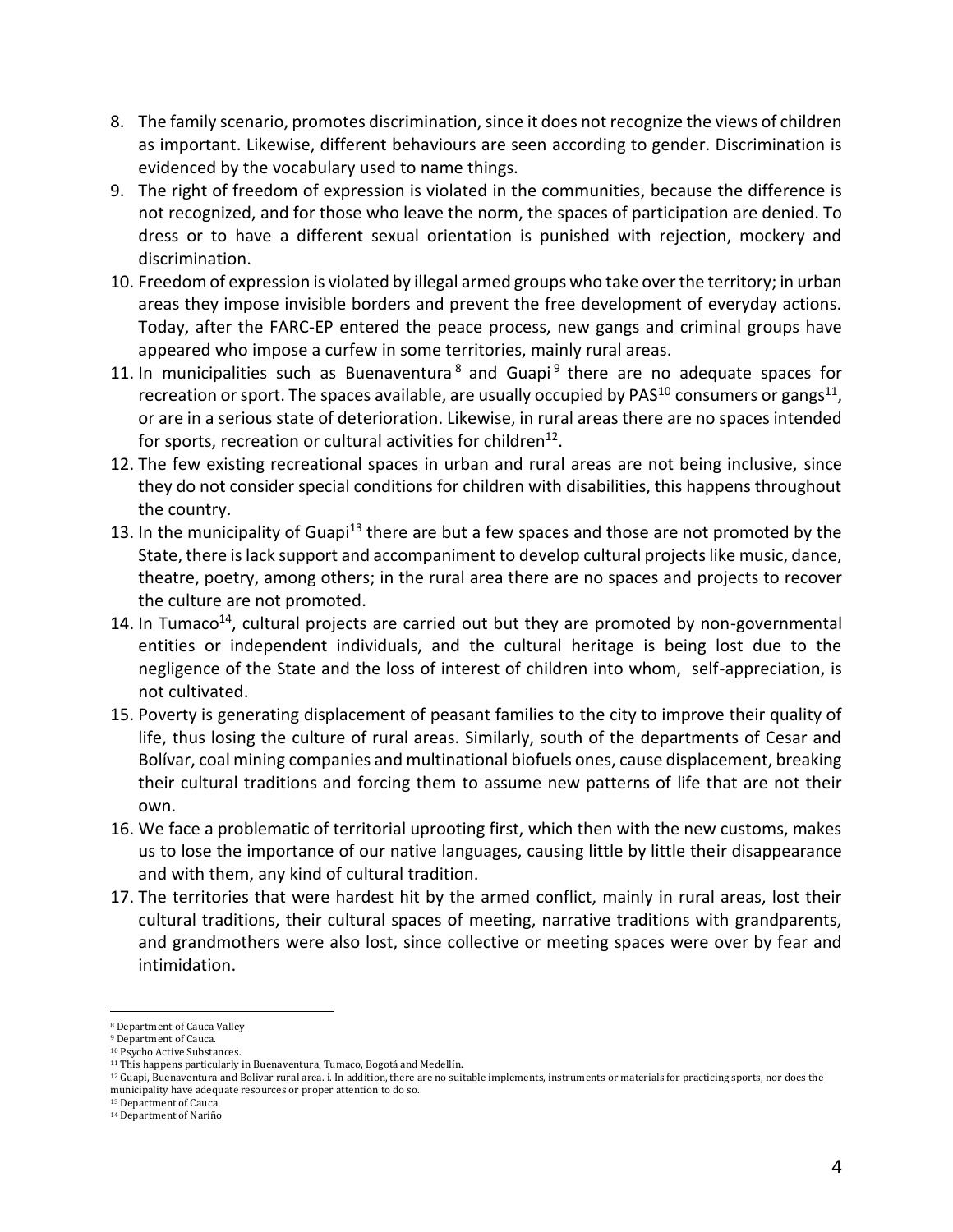#### *b. What has been the State´s response?*

- 18. The State has developed different decrees, laws and regulations to recognize and facilitate the meaningful participation of children and adolescents.<sup>15</sup>.
- 19. In spite of all these laws, decrees, norms, and instances, these spaces defined in them are not applied in all municipalities, due to lack of prioritization of this type of issues, lack of resources for sustainability and lack of political will of the municipal and departmental administrations, who see them as not important $^{16}$ .
- *20.* The above are one of the forms of participation; but we can also express ourselves through recreation, culture and sport; however, this is another difficulty for the more remote areas of the country and the sectors of the cities with the lowest economic resources, since the possibility of having the space and resources to do so is not a priority at the moment of investing resources on behalf of the rulers.

#### *a. Priority recommendations to the State*

- 19. Creation and strengthening of social organizations led by children and adolescents at local and national levels<sup>17</sup>.
- 20. It is suggested for the State to make deeper controls not only on the implementation of participation spaces for children, but also on their functionality and quality, since, in spaces such as educational institutions, health institutions, participation tables, participation tables of child victims, they cannot really be established, but when done, they are created only to meet a requirement, but they are not effective participation spaces <sup>18</sup>.
- 21. It is recommended to the State to define a budget for the strengthening of these spaces. Likewise, that international cooperation, give importance to the investment in processes of advocacy and participation for children and adolescents, as key scenarios for the construction of citizenship and peace from children and the promotion of spaces in which the free expression and effective communication are guaranteed.
- 22. Creation of a national entity or body to monitor the implementation and enforcement of existing policies, laws and standards to facilitate effective participation.

l <sup>15</sup> The Code of Children and Adolescents, Law 1098 of 2006, in its Articles 30, 31, 32 recognizes the right to participation, association and information. At the level of the National Family Welfare System, the Decree 936 of 2013, which reorganized the National Family Welfare System, establishes that each municipality, district and department must have a table of participation of children and adolescents, with the leadership of the Childhood, Adolescence and Family Working Table or the instance that plays that role. Law 115 of 1994 or General Law of Education, proposes the participation of children and adolescents in the decisions of the educational community, through the school representatives and the participation of student bodies in the school board of the institution.

<sup>&</sup>lt;sup>16</sup> When these instances are installed, they are no more than a space for decorative participation, since in many occasions and particularly in rural areas, this is only done merely to fulfil a requirement, but they do not have functionality, because their members are not trained, there are no resources , nor spaces for their operation and are not taken into account as it should be for the instances of adults such as the municipal administration, the Mayor's Office or the Work Table of Children and Adolescents, being only mentioned in paper documents.

<sup>17</sup> It is important that the call to conform these organizations is made visible and widely publicized so that we all have the opportunity to apply. This organization must have direct access to State organs that make decisions.

<sup>18</sup> As well as Conducting days of socialization of Public Policies, Development Plans, projects, programs, etc., that are implemented in the community for children and adolescents.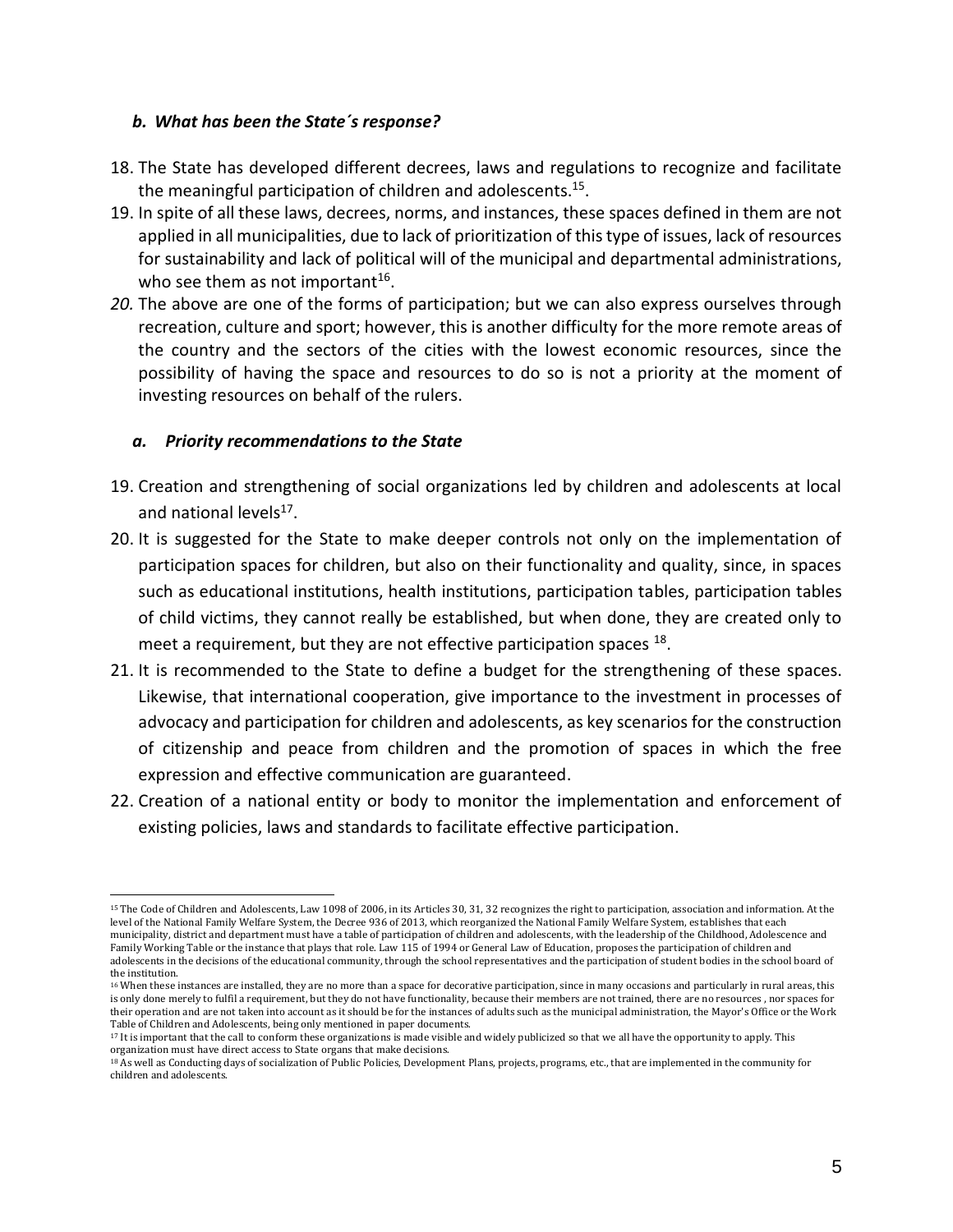23. We recommend the compilation and construction of stories (myths and legends) native to each region of the country by children and adolescents in company with parents, in order to rescue the culture and historical memory of each people of the whole Colombia, with dialogues and different topics.

# **b. b. Right to education, recreation, culture and historical memory: Articles 4, 28, 29, 30, 31 of the Child Rights Convention.**

## *a. What is happening in our regions?*

- 24. Poor quality in infrastructure and investment of resources in the education system, showing great difference between education for those who have resources and those who do not. Some educational institutions have deteriorated physical facilities that may be a risk to students or poorly adapted, mainly in rural areas and in sectors with lower economic resources in the cities.
- 25. Increasing school dropout, adolescents stop going to school because they must work, or because they are more interested in getting money for the house than studying something they do not like. The type of education does not make one want to stay in the education system hence they want to drop out, added to the conditions of educational spaces that do not have security.
- 26. Lack of economic resources of families that make it difficult to go to school for many children: having to work and sometimes to stop studying, lack of food to go to school, lack of school supplies, lack of money to pay for transportation when the educational institution is far away 19 .
- 27. Differences between education received in rural and urban areas, resulting in fewer opportunities to improve living conditions and opportunities between rural and urban contexts them.
- 28. Difficulty in accessing educational institutions in rural areas due to lack of routes, resources or resources to be transported, or the existence of landmines in territories where conflict with illegal groups has been present.
- 29. The education system of the country gives more importance to mathematics, language, physics and chemistry, and does not see other disciplines, abilities, vocations, skills that we children have as important, such as art, sport, what makes that, if one is not good for that, is not good to study and ends up leaving the school. Nor is work in the life development project taken into account.
- 30. The topic of promoting human rights, peace and the rights of children in educational settings should be included in greater depth and to be applied, now it is but a class given on the run.
- 31. Due to strikes, suspensions of classes, irresponsibility of some teachers without control from anyone, we often do not have a continuous education of teachers in classrooms.

l <sup>19</sup>Sometimes when the national government gives the money, there is no control and some corrupt people are given the resources for school canteens and they do not give anything or give bad things.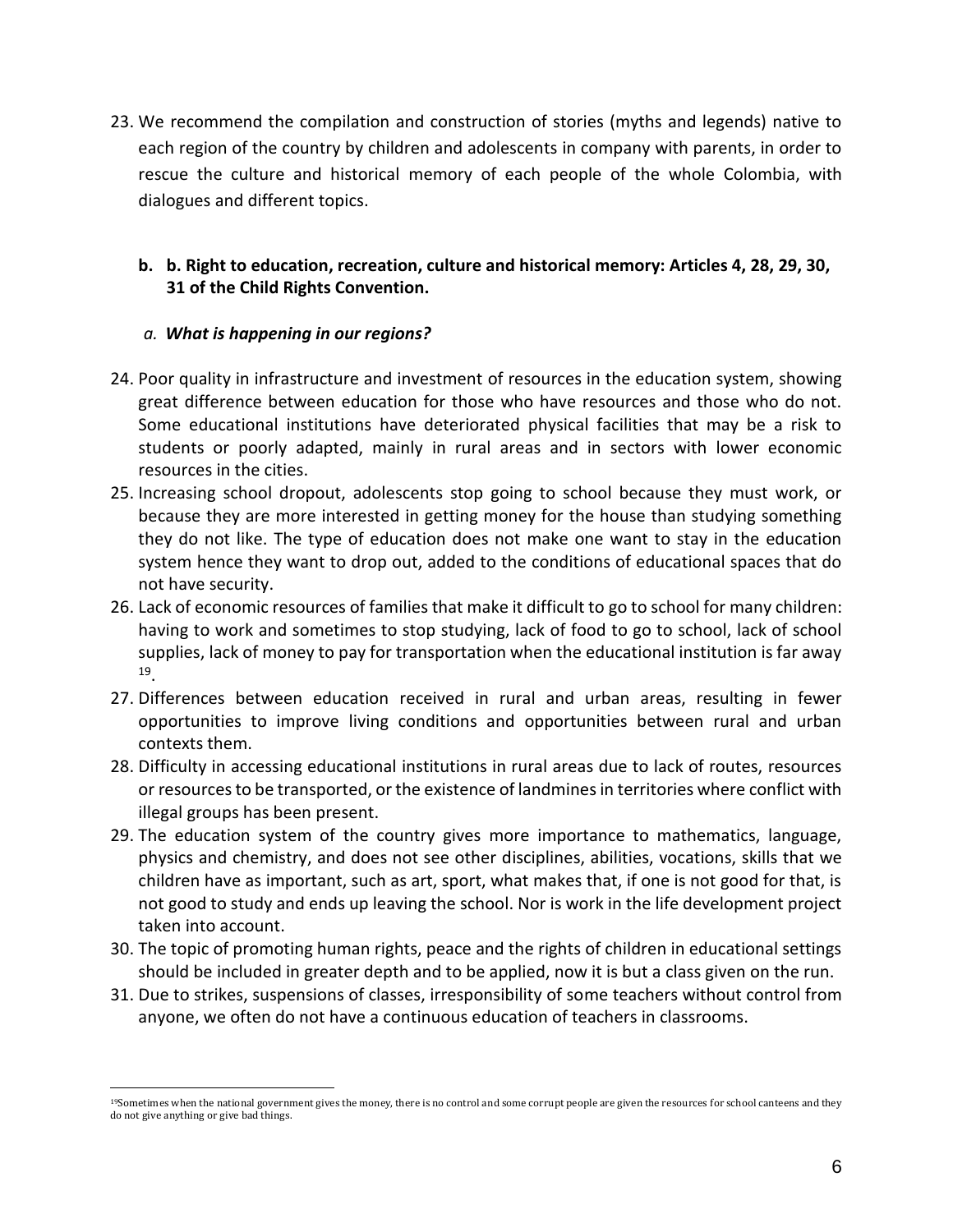#### *b. What has been the Sate´s response?*

- 32. The State in the current National Development Plan 2014-2018 "All in for a new country", said that it would prioritize education issues; however, corruption and social inequalities make that not to be reflected likewise in the countryside and in the city  $^{20}$ .
- 33. In Bogota they are trying to implement a system called 40 by 40 consist in schools of the Capital District, after classes, enable cultural recreation and sports programs in the same schools, but this is not reaching all schools, and there are problems due to lack of hiring teachers for that. Likewise, in Medellín, they have applied strategies like "Medellín the most Educated"; however, differences in the quality of education between the social sectors and between the countryside and the city continue to exist.
- 34. Private and public sectors´ corruption has resulted in many of the public resources to be invested in improving education are lost in the pockets of corrupt people who are not interested in the present and future of children, stealing resources. This is a problem that affects the whole country.

## **c. Recommendations**

- 35. Strengthen the control of the management of the resources that are invested in educational quality and culture at the municipal, departmental and national levels with stronger and more committed actions from the General Attorney General, Office of the Prosecutor and Comptroller.
- 36. Strengthen the mechanisms of children and adolescents to monitor the investments made in children´s issues. Make Children´s resources audit a government policy.
- 37. Safety in schools, the organization of safety committees for parents and students in school settings. Protected and Protective Schools.
- 38. Create educational institutions in dispersed rural areas and difficult access areas and increase budgets for school restaurants and transports.
- 39. Provide adequate education to children with any special conditions, with trained teachers and work with other children to create environments of tolerance and acceptance of difference, and teachers to think about them and when they are dictating classes to consider that their learning is different, but that they have a right to be with the other boys and girls as well.
- 40. It is important to draw attention to the implementation of the peace agreement so that the issue of education, with the eyes of children, is a priority both in guerrilla zones and in cities or municipalities.

 $^{20}$  There are differences between the education for whom has more economic resources and the one that has the least in the city, because the quality of the education that we both boys and girls receive, makes the opportunities to go to a university or get a good job to be minimal for those who have no resources.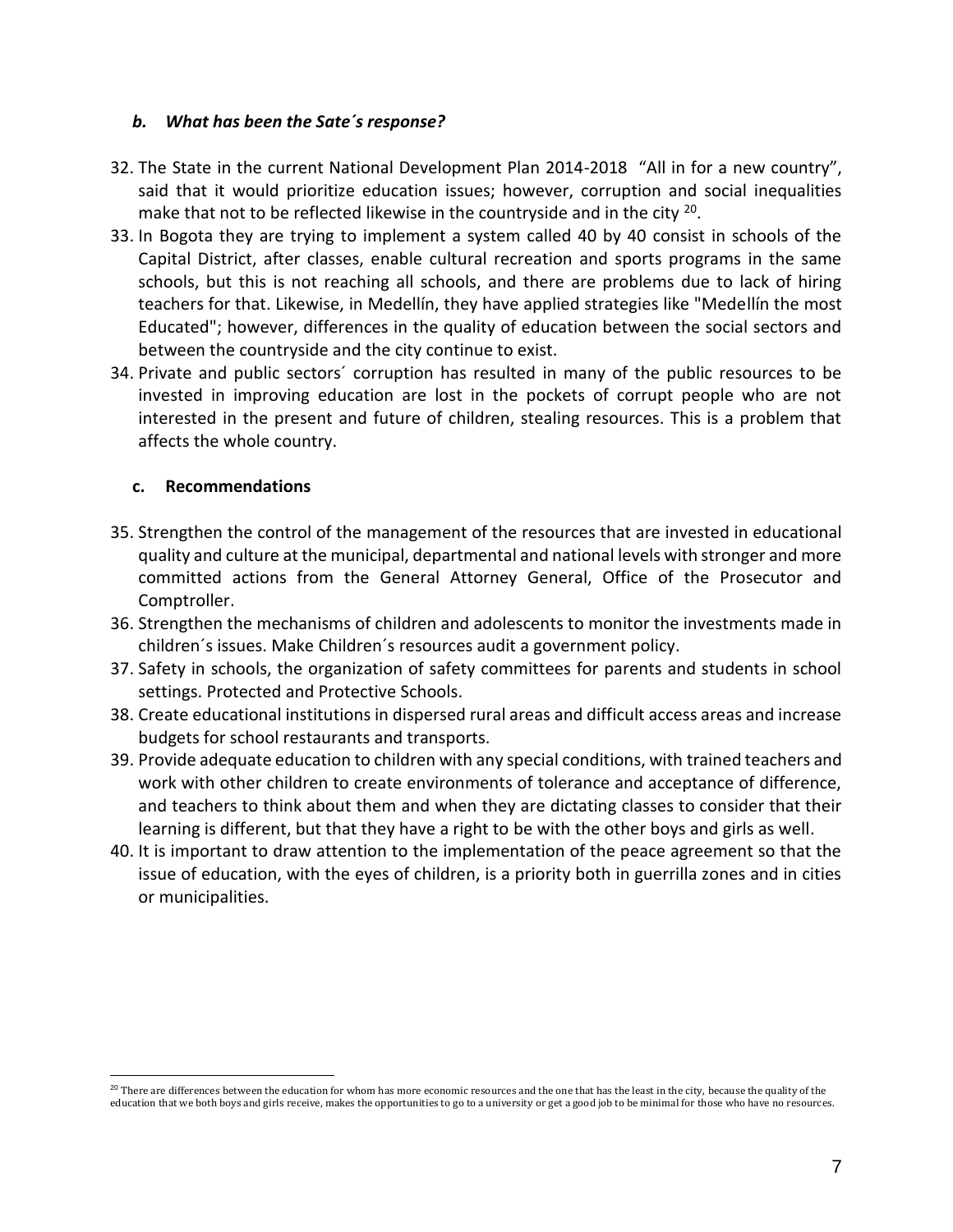## **3. Right to protection: Articles 8, 9,10,16,18,19,32, 34.**

## *a.* **What is happening in our regions?**

- 41. Displacement by tourist companies to communities<sup>21</sup> as well as recruitment and use of children and adolescents for criminal activities such as drug sales, gangs, arms trafficking  $^{22}$ .
- 42. By the implementation of the peace agreements, we have seen, in certain regions of the country, common crime and other criminal groups, micro-trafficking, murder, trafficking in persons, sexual exploitation of girls and women, not only in the conflict framework but also by tourism <sup>23</sup>.
- 43. Mining or multinational companies that come from other places to settle in those places where we live, causing the need to flee form there because of pollution and deviation of rivers, air pollution, are affecting livestock and other issues. In addition, forced displacement, for example, when children and adolescents do not want to be part of the ranks of armed groups, the family has to leave to protect them, then they break their emotional bonds and leave their children in other peoples care or even leaving them alone because of the displacement.
- 44. Due to the socio-economic conditions in the family, girls, boys and adolescents are faced with the task of working to have resources to coupe the situations of their homes. There are also cases of children and adolescents who work in decent conditions (without being exploited) and are guaranteed their rights to education, recreation, health, and food, so they should not be stigmatized and their parents should not be persecuted by society.
- 45. Strengthen the right of children and adolescents to have a family; and family as a protective environment.

## **b. What has been the State´s response?**

- 46. Thanks to the Peace agreement, 122 children and adolescents were demobilized, according to ICRC<sup>24</sup>.
- 47. The State's response to displacement has been to provide some housing and food subsidies to persons declared as victims of the armed conflict, knowing that not all the victims of the conflict have been declared in this condition.
- 48. Campaigns against child labour do not differentiate decent work from the exploited labour faced by many children.

<sup>21</sup> In Cartagena, Department of Bolivar.

<sup>22</sup> In Bogotá, Lerma, Buenos Aires, Tumaco,

<sup>&</sup>lt;sup>23</sup> For example, in the department of Cauca, children have been affected by new armed groups that are recruiting them and using them as informants giving

them money in return. <sup>24</sup> International Committee of the Red Cross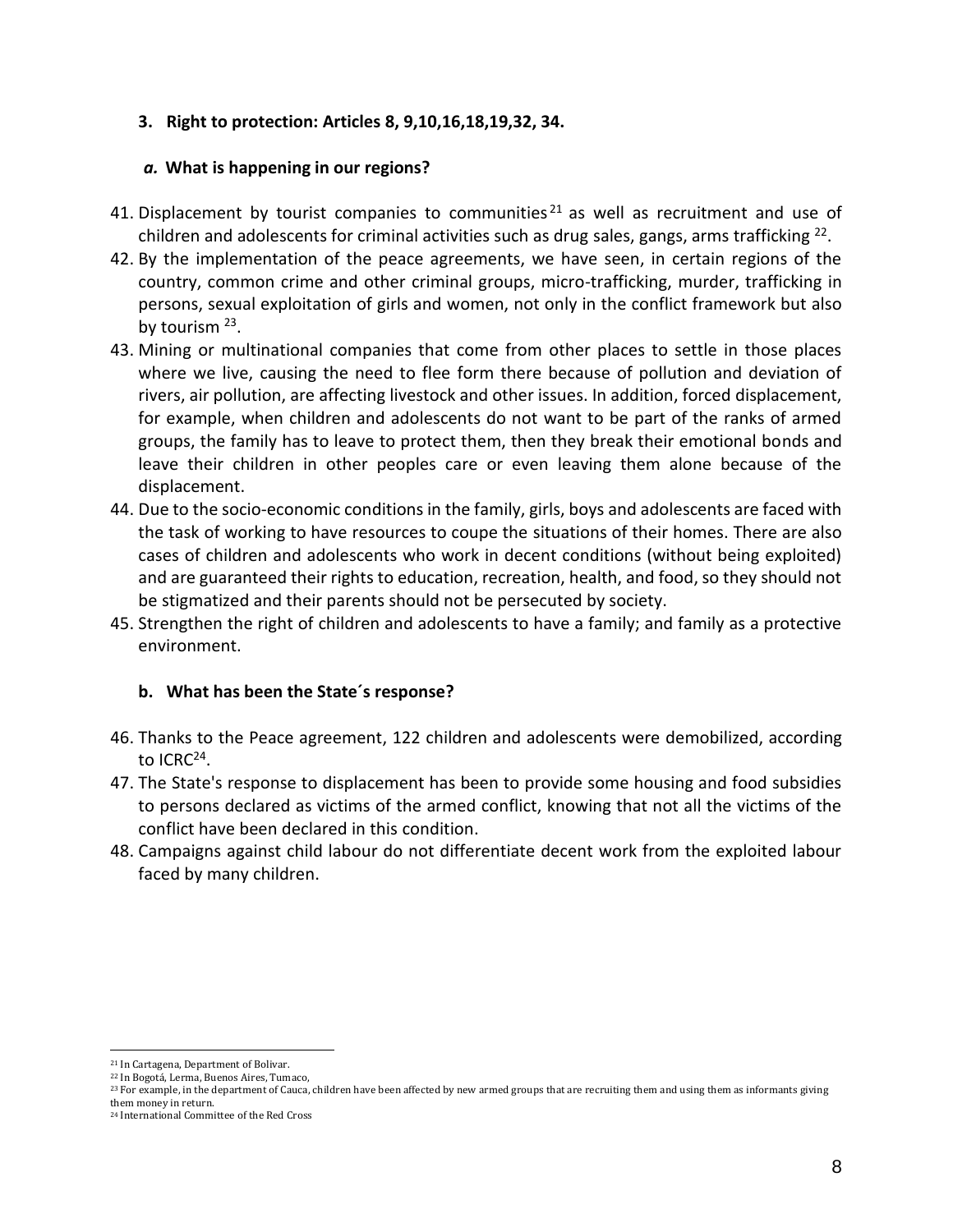## *c. Recommendations*

- 49. Bearing in mind that we are in negotiations with illegal armed actors, we propose that it should be considered that no child, up to the age of 18, must be used or recruited by legal and illegal armed groups.
- 50. We know that some children and adolescents have been recognized as victims of the armed conflict, but not all of those affected by the armed conflict have been recognized. We propose that the declaration process to be improved so officials can travel to communities to record victims´ statements.
- 51. That in the processes and negotiations<sup>25</sup> children and adolescents to be recognized as central actors of the process because of the impact that the conflict generates in our lives and because of the superior interest of children and adolescents.
- 52. For children and adolescents to be accompanied and to continue with the processes of follow-up, reception and protection, as well as the restoration of our family, social and cultural ties when we have been separated from armed groups.

# **4. Right to gender equity and not sexual violence.**

# **a. What is happening in our regions?**

- 53. There are similar problems in different regions in terms of gender equality and sexual violence, where women, girls and boys are the main victims. There are cases in which people who rape the children are family members and people close to them. The economic situation of families plays an important role in the zones because you see cases in which the people with economic resources take advantage of the boys and girls, they use their bodies to satisfy some sexual needs.
- 54. Mainly in schools, communities and families, there is rejection because of their sexual orientation, we are afraid to express ourselves as we are, because of the different social prejudices that are created, the conservative nature of our society.
- 55. Street harassment becomes a type of violence that women and girls suffer every day, girls cannot walk peacefully in our city. It also happens that we are tagged even by the way of dressing, which is no excuse to justify harassment, sexual violence, child exploitation and slavery<sup>26</sup>.
- 56. In the city of Medellin, femicide has increased. In this and other cities different cases are known, where women they are brutally murdered, and the guilty ones either do not pay for their crimes as they should, or the crimes remain in impunity. We find that to get to femicide there are different steps, from very subtle things, which are seen daily, which we normalize, such as shouting, offensive language, possessive behaviours, which can later lead to beatings, humiliations due to economic issues, threats, jealousy and rage.

l <sup>25</sup> Such as the one currently happening with the ELN

<sup>&</sup>lt;sup>26</sup> In some cases, they get children more than anything to take pictures of them and see them as objects, then send them to other countries to prostitute them, at first they kidnap them and violate their rights because they treat them very ugly.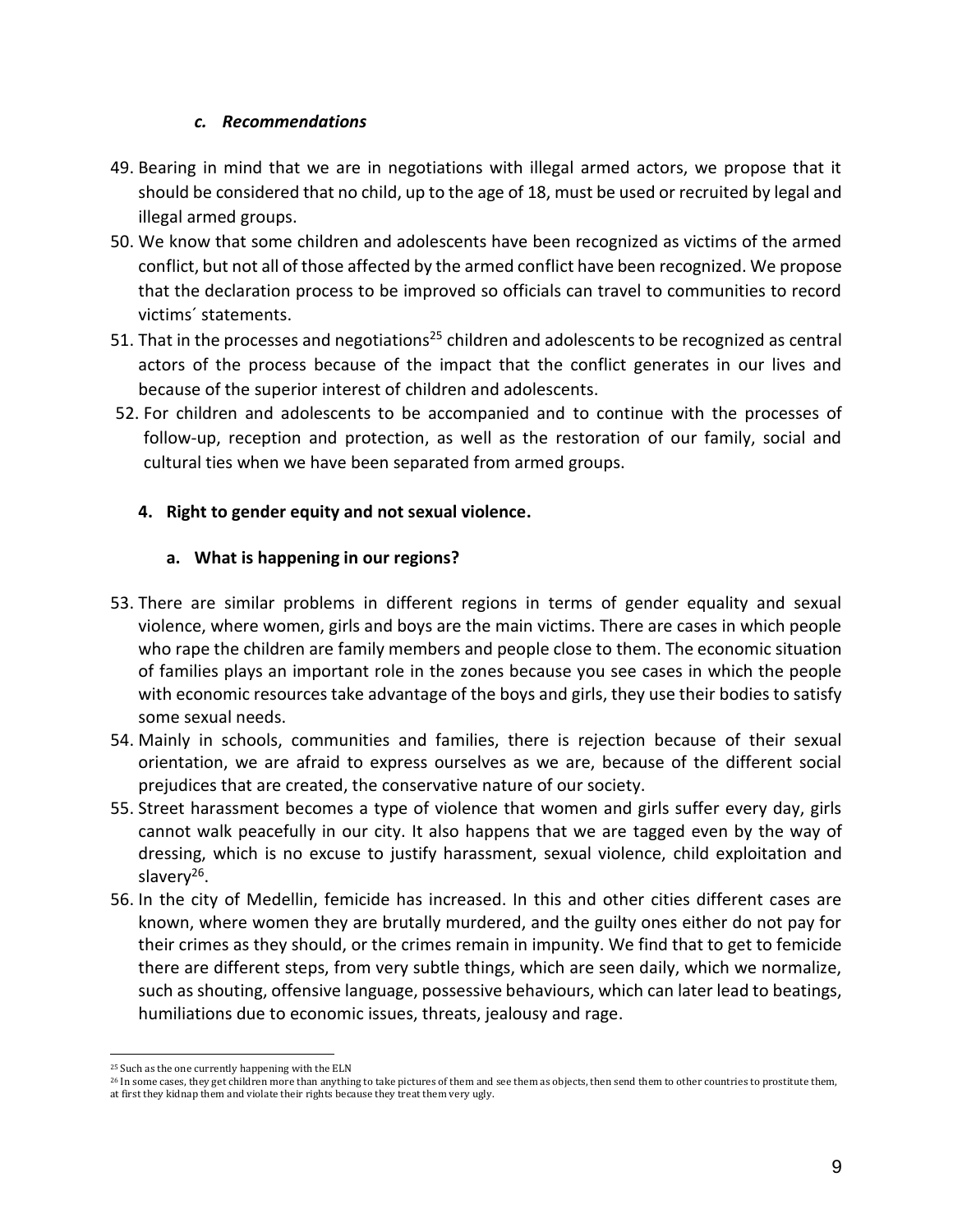## *a. The State´s response*

- 57. The Ministry for Women's Equity and Women's Secretariats at the municipal and departmental levels, develop projects and campaigns to prevent street harassment, generating sensitivity in the communes and remote places of the city, with research on all the problems of gender inequality; however, they fail to change customs and root situations.
- 58. The process of raising awareness about situations of sexual violence is also carried out by the health secretariats.
- 59. Educational institutions attempt to address these issues, but not always in the best of ways and do not involve all the people in the educational community.
- 60. There are campaigns in media that motivate the denunciation and rejection of situations of gender violence, but these are insufficient.

## *b. Recommendations*

- 61. To have professionals prepared to attend children who have suffered sexual assault or sexual exploitation, and who can really accompany the entire recovery process by giving them time and quality care.
- 62. More support for people who have these difficulties (such as domestic violence, economic dependence, sexual violence, among others).
- 63. Create a strategy that allows the local and municipal levels to create support groups for family members and children who have suffered from sexual assault or sexual exploitation.
- 64. Generate good conditions for the completion of IVE<sup>27</sup> and the decriminalization of abortion for girls who require it, without refusing to apply what the law already establishes, prioritizing the right of the girl before the conscience objection of the professional in charge of the process.

# **5. Right to health and environment: Article 24, 26**

## *a. What is happening in our regions?*

- 65. The economic situation of many peasant families make them to stop cultivating agricultural products to grow illicit crops<sup>28</sup>, since they are more profitable.
- *66.* Children and adolescents leave the school to grow illicit products.
- 67. In Hatillo<sup>29</sup>, the concession of land to coal-mining companies does not take place in the most just or dignified conditions for the communities. And the relocation plans are not met by the companies or the government's follow-up<sup>30</sup>.

l <sup>27</sup> Voluntary termination of pregnancy

<sup>28</sup> Amongst them Coca and cannabis

<sup>29</sup> Department of Cesar

<sup>&</sup>lt;sup>30</sup> There, the problem has been experienced by the non-relocation of the population for more than 7 years, as part of a legal sanction and the deviation of the river bed, which has caused food crisis and respiratory diseases due to the coal dust.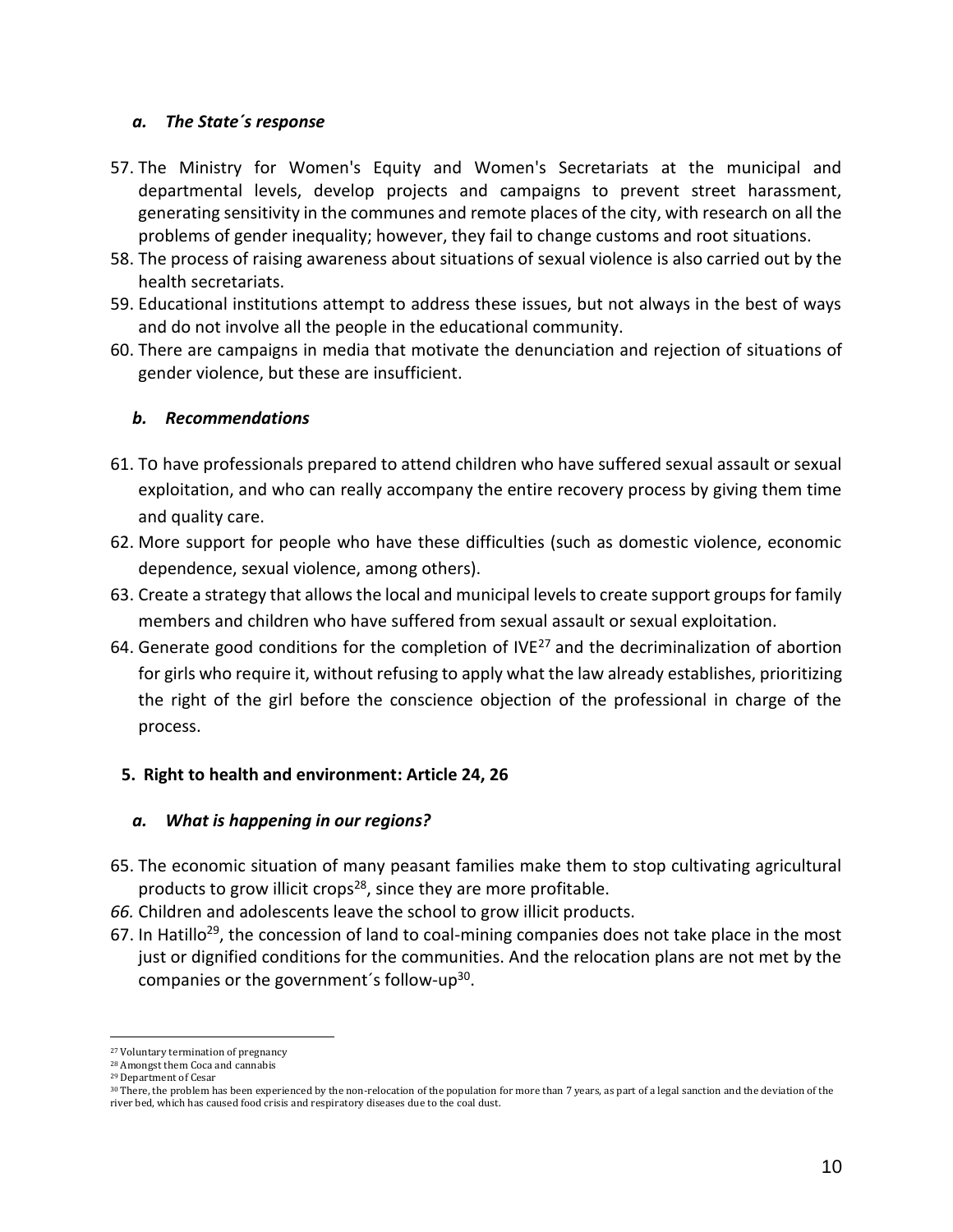- 68. Cities as big and important as Buenaventura do not have drinking water permanently because it is supplied once or twice a week only. In small municipalities like Buenos Aires<sup>31</sup>, access to drinking water<sup>32</sup> is more limited.
- 69. So much pollution of water from the sources makes it impossible to be totally consumable and therefore it has a consequence on the health of children, and in some places they still do not have access to drinking water, they take in out from wells and other sources that are contaminated.
- 70. Adolescent pregnancies worry either because they are generated by rape or by their partners, because they do not protect themselves at home, for lack of information from adults or no guidance in prevention or contraceptive methods.
- 71. Children who die from lack of resources for health care. In some cases, they are due to carelessness or a bad procedure, they do not attend girls as they should be taken care of. Poor medical care is fundamental because for a sick child every second is key to saving a life, due lack of resources, because the EPS does not have considerations towards the family and that is why they say they do not have medicines and other services<sup>33</sup>.
- 72. Adults in Montes de María region say that, because of the chemicals, the soil does no longer produce food because of pollution, and it takes about 30 years to produce food again.
- 73. In important cities such as Bogotá, families with low income do not provide adequate food for boys and girls and they often have to go out and look for it and steal to eat, parents do not care about their children's lives, which means that children, adolescents and young people do not have the necessary food.
- 74. The department of La Guajira is heavily neglected by the Government, and indigenous children there are dying every day because of malnutrition, lack of clean water which is undoubtedly one of the biggest problems they face there.
- 75. In Bogotá, the Doña Juana<sup>34</sup> sector is very close to popular neighbourhoods and it generates bad smells, pest production and disease generation.
- 76. In other regions of the country, such as in Nariño, water pollution occurs because garbage is dumped into rivers that pass through many places and that is the only source of water in the communities.
- 77. In remote or rural areas, they have to leave for a health post or a distant hospital, in the Tambo $35$  area, there is a health post, but medical personnel is not authorized to perform surgical procedures, and they must go to bigger cities without resources.
- 78. In southern Bolivar, many girls who were vaccinated against human papillomavirus HPV have had many health problems, to the point that some girls are disabled and have long-term problems. These situations are not contemplated by the State and instead of helping the communities what they do is putting them in more danger.

<sup>31</sup> Department of Cauca.

<sup>&</sup>lt;sup>32</sup> In some regions, water from communities is used to make dams and the chemicals used to fumigate palm plantations go directly to the dam and fish die, food shortages are generated by the chemicals applied to the palms and the same food diversity is not produced.

<sup>33</sup> When ambulances are requested in an emergency, they arrive late after many hours, and when the patient reaches the hospital he is already dead, mainly when they are boys and girls

<sup>34</sup> A place where millions of inhabitants dump their garbage.

<sup>35</sup> Department of Cauca.